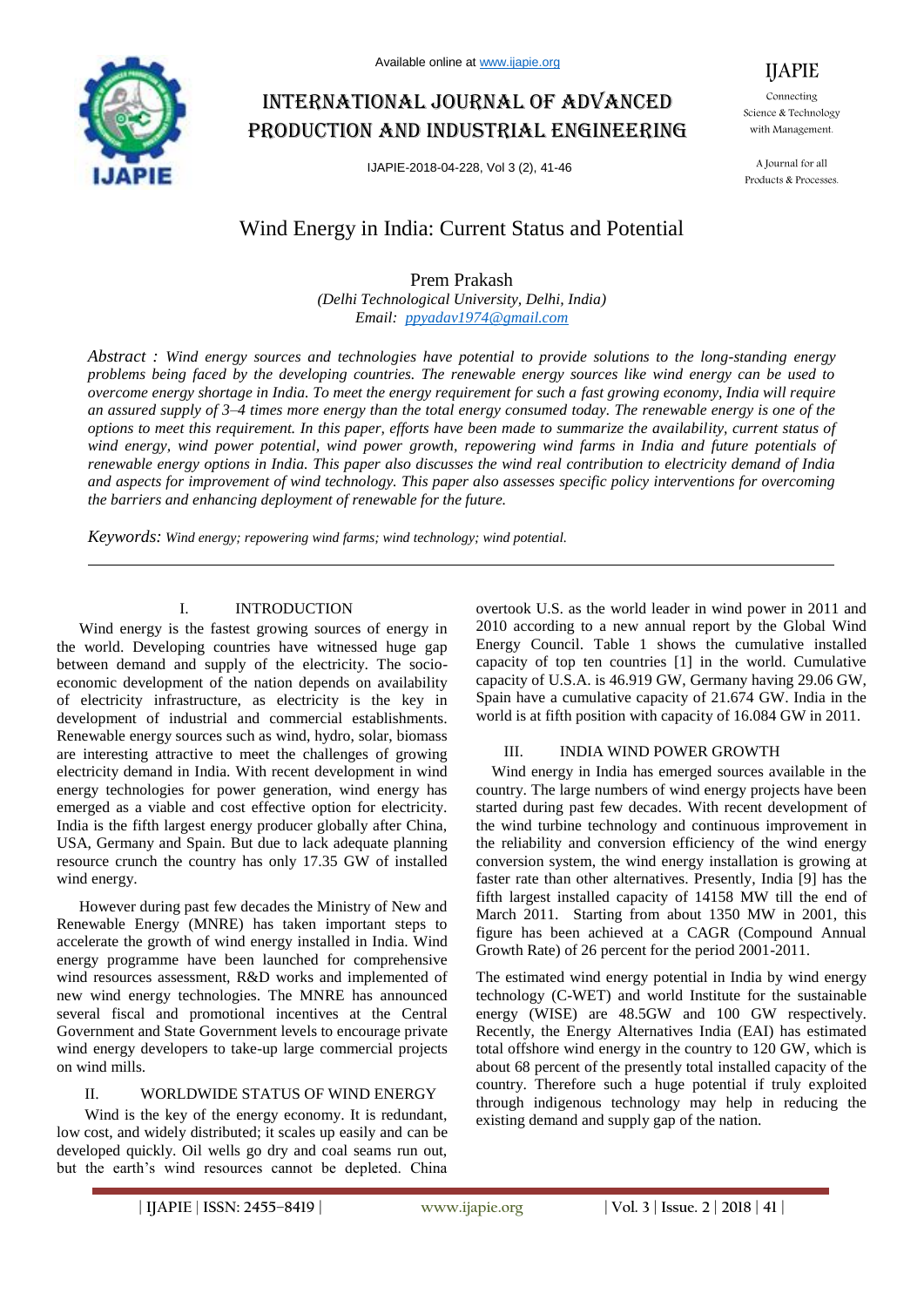*Prem Prakash International Journal of Advanced Production and Industrial Engineering*



Fig.1 Global cumulative installed wind capacity 1997-2011 [1]

| <b>Position</b> | Country                  | <b>Total Capacity</b><br>2011<br>[GW] | <b>Total Capacity 2010</b><br>[GW] | <b>Total Capacity 2009</b><br>[GW] |  |
|-----------------|--------------------------|---------------------------------------|------------------------------------|------------------------------------|--|
| 1               | <b>China</b>             | 62.364                                | 44.733                             | 25.81                              |  |
| $\mathbf{2}$    | <b>USA</b>               | 46.919                                | 40.18                              | 35.159                             |  |
| 3               | <b>Germany</b>           | 29.06                                 | 27.215                             | 25.777                             |  |
| 4               | <b>Spain</b>             | 21.674                                | 20.676                             | 19.149                             |  |
| 5               | India                    | 16.084                                | 13.065                             | 11.807                             |  |
| 6               | <b>Italy</b>             | 6.8                                   | 5.797                              | 4.85                               |  |
| 7               | <b>France</b>            | 6.737                                 | 5.66                               | 4.754                              |  |
| 8               | <b>United Kingdom</b>    | 6.54                                  | 5.203                              | 4.092                              |  |
| 9               | Canada                   | 5.265                                 | 4.008                              | 3.319                              |  |
| 10              | Portugal                 | 4.083                                 | 3.702                              | 3.357                              |  |
| 12              | <b>Rest of the World</b> | 32.143                                | 26.441                             | 21.872                             |  |
|                 | <b>Total</b>             | 237.669                               | 196.682                            | 159.766                            |  |

Table 1 Top 10 cumulative installed capacity up to December 2011 [1, 2]

# IV. REPOWERING WIND FARMS IN INDIA

Replacing old, underperforming wind turbines with modern ones that could offer better returns and more power than before opens up a lucrative opportunity in wind power-that of Repowering. For close to 2 decades the sector has witnessed a number of challenges, opportunities and changes. Over this time, the industry has made path breaking enhancement in turbine efficiency and reliability. Today we have turbines that offer a viable investment in low wind sites while also ensuring improved reliability. This advancement in technology also offers another lucrative opportunity. Repowering wind

turbines that are over 15 years old cover a landscape that could easily be called the "Gulf of Wind Energy in India." These turbines hardly do justice to the potential that this region houses. The performance has been below par, and it has been found that most of the turbines that are underperforming are in wind sites which have much lower speeds. It is therefore natural to explore the option of replacing these with modern turbines that could offer better returns and more power than before. In Tamil Nadu, about 60 percent of small wind turbines (<400kW) installed before the year 2000 are operating with plant load factor (PLF) ranging from 10 to 15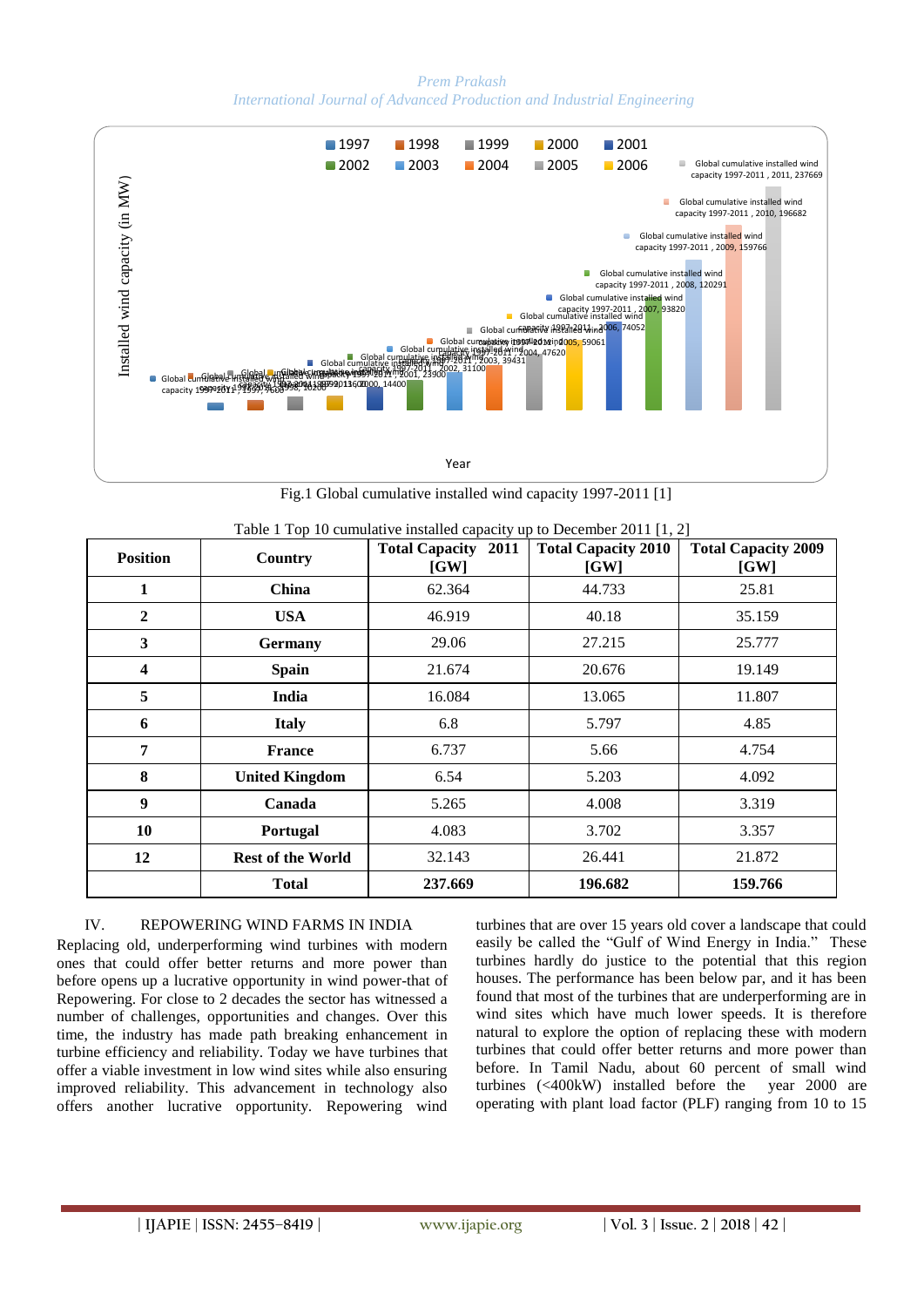#### *Prem Prakash International Journal of Advanced Production and Industrial Engineering*

percent, where as the new technology wind turbines can operate at a PLF range of 27 to 32 percent in the same sites.

It is also important to plan the project well in advance to ensure that access roads, platforms, storage area and removal /rerouting of the existing lines the wind farms is smooth and does not affect any wind turbines in vicinity.

 The challenges include securing necessary approvals and licenses from authorities as well as ensuring a favorable policy and maintaining regulatory transparency and support. It would benefit the industry to replace the inflexible, arbitrary and bureaucratic spacing requirements with a more flexible, fact based regulations. The Government should also encourage Re Powering through various forms of incentives for capacity addition, increase in tariff, etc.

Installation of suitable turbines for a specific site , replacing obsolete technology with technologically advanced variable drive, thereby increasing the average PLF to 27 percent. This will Improve overall performance and hence power generation from 12.5 million units to 30.0 million units, for the same capacity and with existing evacuation infrastructure.

 Super Sales India, a part of the Lakshmi Machine Works (LMW) Group joined hands with Gamesa in implementing the first Re-powering project in India named "Project Avatar". At the selected site, the existing wind farm consisted of 29 units of 300 kW turbines and 2 units of 500kW turbines at Kethanur village in Tirupur district, Tamil Nadu. Gamesa undertook a detailed study of the site and surrounding area and recommended that the 11x300 kW turbines could be replaced with 4 units of Gamesa. Wind power generation is multiplied without the need for additional land, efficient use of potential land and more capacity addition per unit of land area .A typical example comparing existing scenario and Re-powering proposal for a wind farm in Coimbatore is given in Table 2.

**Table 2 Comparison of existing scenario and Re-Powering proposal [10]**

| <b>Parameter</b>               | <b>Wind Farm</b> |               |  |  |  |  |
|--------------------------------|------------------|---------------|--|--|--|--|
| Capacity                       | 8.1 MW           | 8.5MW         |  |  |  |  |
| Annual estimated<br>generation | $104$ Lakh kW    | 220 Lakh kW   |  |  |  |  |
| PLF                            | 14.70 percent    | 29.50 percent |  |  |  |  |

#### V. WIND POWER POTENTIAL IN INDIA

Wind availability in India is influenced by the monsoon circulations. The Southwest summer monsoon in India starts usually in May-June month when cool and humid air starts moving towards the land also the weaker Northeast monsoon when cool air moves towards the ocean. The wind potential in India is mainly available in the coastal areas of Gujarat, Karnataka and Maharashtra. In addition to these the states of

Andhra Pradesh, Tamil Nadu and Madhya Pradesh, Telangana and Kerala have also significant potential of wind energy. Table 3 shows the state wise wind power potential in India. Gujarat having highest wind potential with 84431 MW, Karnataka is on second with 55857 MW, Maharashtra is on third position with a potential of 45394 MW power potential and Andhra Pradesh having wind power potential 44229 MW.

|  |  |             | Table 3. State wise % of Wind Potential Utilized (As on |  |
|--|--|-------------|---------------------------------------------------------|--|
|  |  | 31.03.2016) |                                                         |  |

| S.No | <b>State</b>      | <b>Cumulative</b><br><b>Wind Power</b><br><b>Installed</b><br>Capacity<br>operational at<br>the end of FY<br>2016 (MW) | <b>Total</b><br>Wind<br>power<br>potential<br>at 100<br>meter<br>above<br>ground<br>level<br>(MW) | Percenta<br>ge of<br>Wind<br><b>Power</b><br>potential<br>utilized |  |  |
|------|-------------------|------------------------------------------------------------------------------------------------------------------------|---------------------------------------------------------------------------------------------------|--------------------------------------------------------------------|--|--|
| 1.   | Andhra<br>Pradesh | 1431.45                                                                                                                | 44229                                                                                             | 3.24%                                                              |  |  |
| 2.   | Gujarat           | 3948.61                                                                                                                | 84431                                                                                             | 4.68%                                                              |  |  |
| 3.   | Karnata<br>ka     | 2869.15                                                                                                                | 55857                                                                                             | 5.14%                                                              |  |  |
| 4.   | Kerala            | 43.5                                                                                                                   | 1700                                                                                              | 2.56%                                                              |  |  |
| 5.   | Madhya<br>Pradesh | 2141.1                                                                                                                 | 10484                                                                                             | 20.42%                                                             |  |  |
| 6.   | Maharas<br>htra   | 4653.83                                                                                                                | 45394                                                                                             | 10.25%                                                             |  |  |
| 7.   | Rajastha<br>n     | 3993.95                                                                                                                | 18770                                                                                             | 21.28%                                                             |  |  |
| 8.   | Tamil<br>Nadu     | 7613.86                                                                                                                | 33800                                                                                             | 22.53%                                                             |  |  |
| 9.   | Telanga<br>na     | 77.7                                                                                                                   | 4244                                                                                              | 1.83%                                                              |  |  |
| 10.  | Others            | 4.3                                                                                                                    | 3342                                                                                              | 0.13%                                                              |  |  |
|      | <b>Total</b>      | 26777.45                                                                                                               | 302251                                                                                            | 8.86%                                                              |  |  |

#### VI. ROLE OF WIND ENERGY IN INDIA

 Currently, wind power accounts for about 8 percent of India total installed power capacity, but actual wind energy is about 2 percent of the total generation. This is mainly due to lower capacity utilization factors (CUFs) than do fossil fuel power plants. It is a matter of great concern, that in spite of huge potential of wind energy available in the country, due to unavailability of efficient and reliable energy conversion of systems, the utilisation of wind energy is poor. Table 4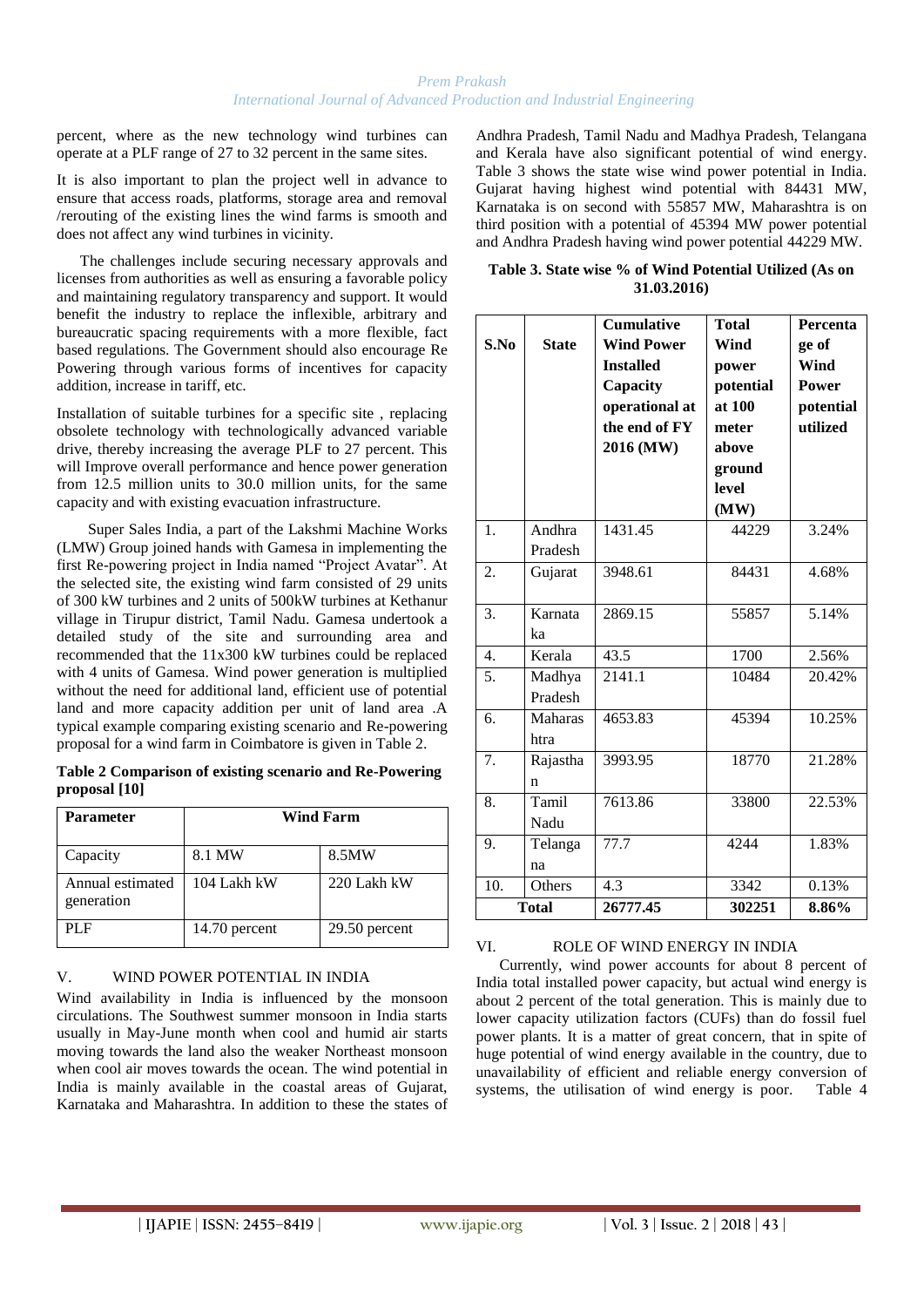provides insights on possible contributions by wind energy to the total electricity produced in India by 2020.

#### *A. Challenges in Global Positioning*

India is finding difficulty in global positioning mainly due to its conservative approach with wind energy density estimation. The ministry of New and Renewable Energy (MNRE) is addressing these issues in the upcoming  $12<sup>th</sup>$  five year plan by revaluating wind energy potential at higher hub heights and by proposing local content requirements.

Also, the use of indigenous technology in WECs are still not aggressive enough since most of the manufacturing bases in India are merely assembly units which import most the components /subcomponents. It has become essentials to develop indigenous technology in WEC through R&D works and implementation of pilot projects.

#### **Table 4 Summary of wind energy outlook scenario for 2020- India [5]**

| Growth<br>Scenario | Cumulative<br>Wind Power<br>Capacity<br>(MW) | Electricity<br>Output<br>(GWh) | Share of<br>electricity<br>demand<br>(% ) | Output<br>(GWh) |
|--------------------|----------------------------------------------|--------------------------------|-------------------------------------------|-----------------|
| <b>Reference</b>   | 20332                                        | 40665                          | $2.6 - 2.8$                               | 610             |
| Moderate           | 63230                                        | 126459                         | $8.1 - 8.7$                               | 8247            |
| <b>Advanced</b>    | 134828                                       | 269656                         | $17.3 - 18.6$                             | 9438            |

# *B. Challenges in Transmission*

The intermittent nature of wind has an adverse impact on the grid stability. The wind energy sites are mainly located in coastal area of the country, when the grid stability is not very good. The interconnection of wind farms/mills to the causes the voltage fluctuation and also increases the stress on existing transmission infrastructure. Since the transmission networks maintenance is the responsibility of the state transmission utilities, which are not upgraded during recent past due to lack of resources in the state utilities. Wind energy utilization need upgraded transmission infrastructure in especially coastal areas for effective power evacuation. Presently, the India has no grid codes that include standard for wind integrates and specific the tolerable limit of grid parameters due variable elements products for grid. It is worth to mention that existing grid codes also needed necessary modifications to ensure system operational stability and reliability.

# *C. Regulatory Challenges*

The existing regulation on renewable energy generation, grid connected and transmission changes are not uniform. A national policy on generation, grid connection and transmission of energy produced through Renewable source should be framed to achieve the mission of wind and solar

energy set by the Government. Also effort should be made to enhance proactive co-operation between state transmission utilities, and power producers and power purchasers.

### *D. Technological Challenges*

Development of high capacity turbines in recent past has given significant important to the wind energy conversion system. The continuous improvement in the turbine technology has developed confidence among the manufacturers and they are willing to give a guarantee on performance.

The power of wind turbine has a cubic relation with wind speed and hence the interconnection of turbine to grid affects the grid parameters such as power outrages primary fluctuations and voltage fluctuation etc. seems to be an interesting alternative. Utilization of wind energy in low wind speed region is another grey area, where no effects have been made so far. Development of low speed turbine to meant this challenge.

| Table 5 Potential areas for generating wind energy (in |  |
|--------------------------------------------------------|--|
| MW)                                                    |  |

| S.No. | <b>States</b>  | Power generated (in<br>MW) |
|-------|----------------|----------------------------|
| 1.    | Tamil Nadu     | 6987.60                    |
| 2.    | Maharashtra    | 2733.30                    |
| 3.    | Gujarat        | 2966.30                    |
| 4.    | Karnataka      | 1933.50                    |
| 5.    | Rajasthan      | 2070.70                    |
| 6.    | Madhya Pradesh | 376.40                     |
| 7.    | Andhra Pradesh | 245.50                     |
| 8.    | Kerala         | 35.10                      |
| 9.    | West Bengal    |                            |

#### VII. WIND ENERGY STATUS IN INDIA

 India's rapidly growing economy and population leads to relentlessly increasing electricity demand. The IEA predicts that by 2020, 327 GW of power generation capacity will be needed, which would imply an addition of 16 GW per year. This urgent need is reflected in the target the Indian government has set in its  $11<sup>th</sup>$  Five Year Plan (2007-2012), which envisages an addition of 78.7 GW in this period, 50.5 GW of which is coal. The potential areas for generating power through wind mills are in the states of Tamil Nadu, Karnataka, Kerala, Gujarat, Andhra Pradesh, Maharashtra, Rajasthan and Madhya Pradesh. As of 31<sup>st</sup> March 2012 the installed capacity of wind power in India was 17.351 GW mainly spread across Tamil Nadu (6987.60 MW), Maharashtra (2733.30 MW), Gujarat (2966.30 MW), Karnataka (1933.50 MW), Rajasthan (2070.70 MW), Madhya Pradesh (376.40MW), Andhra Pradesh (245.50 MW), Kerala (35.10 MW), West Bengal (1.1 MW) as shown in Table 5.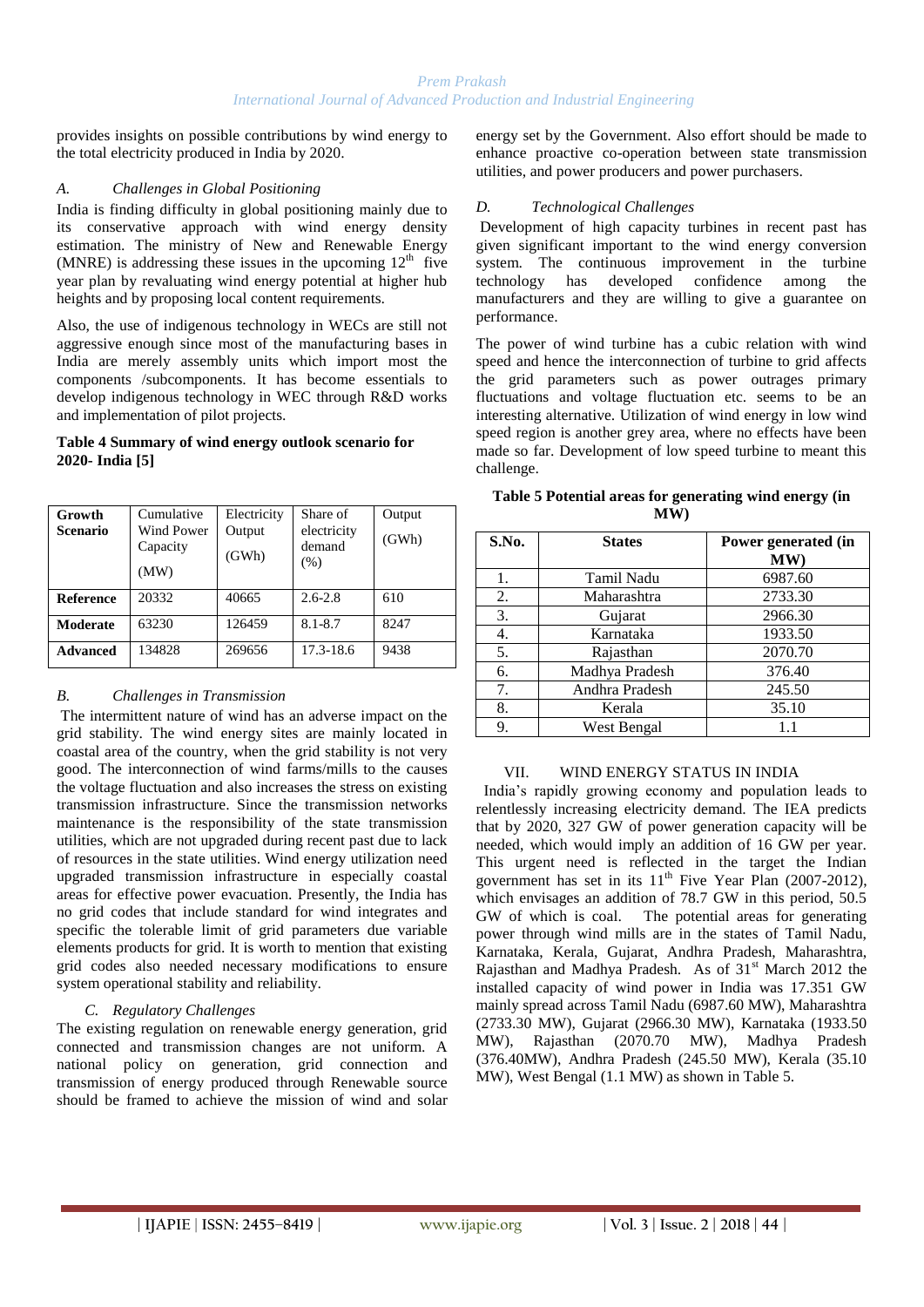#### *Prem Prakash International Journal of Advanced Production and Industrial Engineering*

#### VIII. TRENDS IN WIND TECHNOLOGY

 A major trend in wind turbine technologies, observed consistently since early eighties, is to build larger and larger wind turbines. The wind turbine ratings have changed from 25-40 kW to 7 MW and now 10 MW wind turbines are under development. One can make out the immense technological transition that has taken place in wind turbines and engineering of wind turbines in the installation in India. Trends in India mirror international trends except for the fact that there been a lag of about 2 years. This is due to technology transfer issues often related to individual wind turbine suppliers.

Profiles of blades used in earlier turbines are based on National Advisory Committee for Aeronautics (NACA)

profiles that result in maximum coefficient of performance of 0.3 to 0.4. Efforts are on to develop blade aerodynamic profiles that are better at harnessing wind energy. Lightness and strength of the materials is important for blades of large wind turbines with a rating of 5 MW, 7MW or 10 MW. A blade is composite material, therefore the properties and interaction between materials during processing need to be well understood to produce high quality components. Materials used while manufacturing blades are birch plywood sticks, core material fiber rods, and fiberglass and epoxy resin. In some designs, carbon epoxy is also used. Traditionally, the wind turbines used to be fixed speed, running at fixed revolutions per



Fig.2 Wind power growth in India (MW) [7,8]

| <b>State</b>                 | Andhra<br><b>Pradesh</b> |        | Gujarat Karnataka Kerala |      | Madhya<br><b>Pradesh</b> | <b>Maharasht</b><br>ra | Rajasthan | <b>Tamil</b><br><b>Nadu</b> | West<br><b>Bengal</b> | <b>Others</b> | Total   |
|------------------------------|--------------------------|--------|--------------------------|------|--------------------------|------------------------|-----------|-----------------------------|-----------------------|---------------|---------|
| $Up$ to<br><b>March'2002</b> | 93.2                     | 181.4  | 69.3                     | 2.0  | 23.2                     | 400.3                  | 16.1      | 877.0                       | 1.1                   | 3.2           | 1666.8  |
| 2002-03                      | 0.0                      | 6.2    | 55.6                     | 0.0  | 0.0                      | 2.0                    | 44.6      | 133.6                       | 0.0                   | 0.0           | 242.0   |
| 2003-04                      | 6.2                      | 28.9   | 84.9                     | 0.0  | 0.0                      | 6.2                    | 117.8     | 371.2                       | 0.0                   | 0.0           | 615.2   |
| 2004-05                      | 21.8                     | 51.5   | 201.5                    | 0.0  | 6.3                      | 48.8                   | 106.3     | 675.5                       | 0.0                   | 0.0           | 1111.7  |
| 2005-06                      | 0.45                     | 84.60  | 143.80                   | 0.0  | 11.40                    | 545.10                 | 73.27     | 857.55                      | 0.0                   | 0.0           | 1716.17 |
| 2006-07                      | 0.80                     | 283.95 | 265.95                   | 0.0  | 16.40                    | 485.30                 | 111.90    | 577.90                      | 0.0                   | 0.0           | 1742.05 |
| 2007-08                      | 0.0                      | 616.36 | 190.30                   | 8.50 | 130.39                   | 268.15                 | 68.95     | 380.67                      | 0.0                   | 0.0           | 1663.32 |
| 2008-09                      | $0.0\,$                  | 313.6  | 316.0                    | 16.5 | 25.1                     | 183.0                  | 199.6     | 431.1                       | 0.0                   | 0.0           | 1484.9  |
| 2009-10                      | 13.6                     | 197.1  | 145.4                    | 0.8  | 16.6                     | 138.9                  | 350.0     | 602.2                       | 0.0                   | 0.0           | 1564.6  |

|  | Table 5 Year wise installed capacity in India up to 31.03.2012 [6]. |  |  |  |  |
|--|---------------------------------------------------------------------|--|--|--|--|
|  |                                                                     |  |  |  |  |